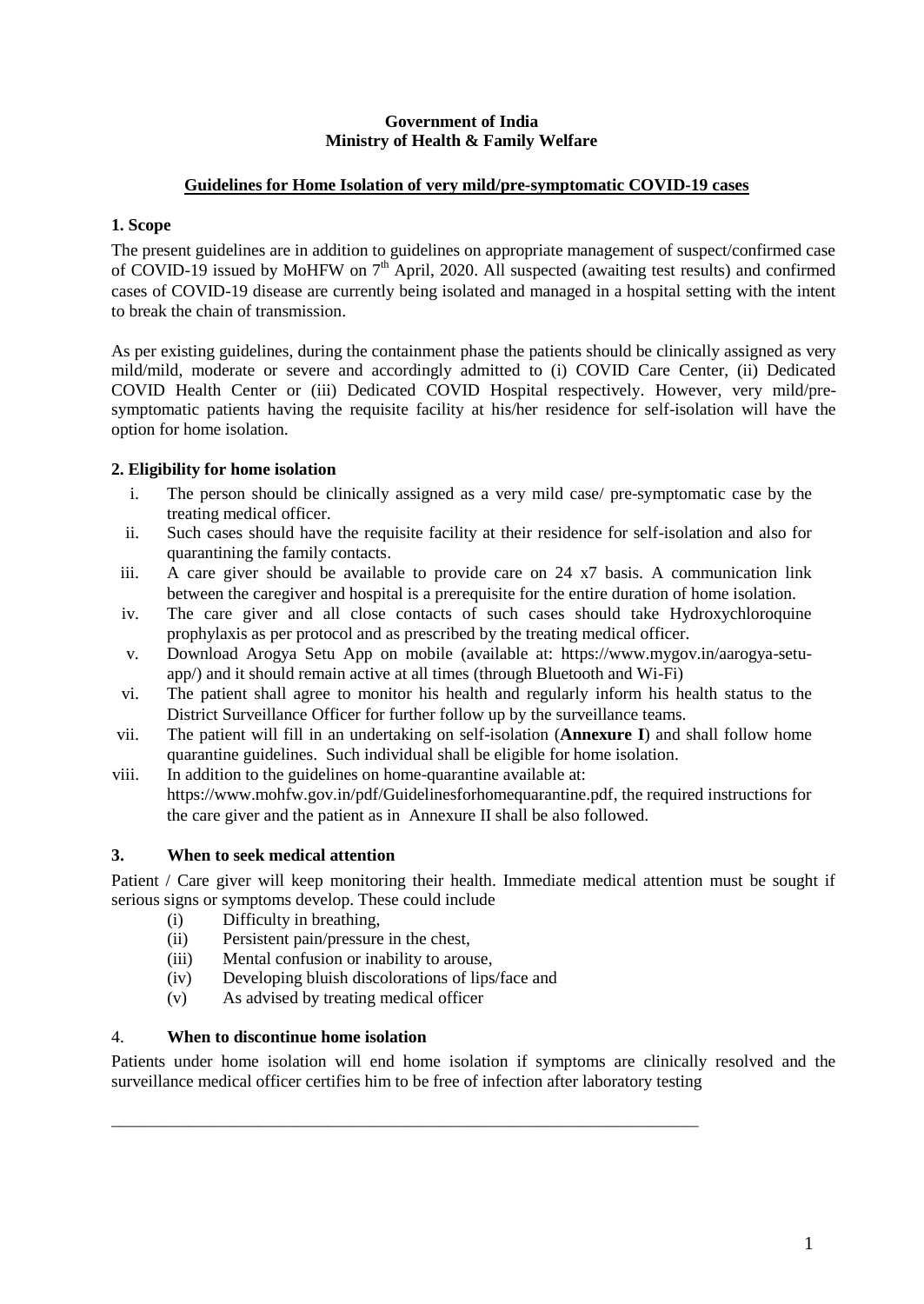## **Annexure I**

### **Undertaking on self-isolation**

I ………………………… S/W of ……………………, resident of …………………………………… being diagnosed as a confirmed/suspect case of COVID-19, do hereby voluntarily undertake to maintain strict self-isolation at all times for the prescribed period. During this period I shall monitor my health and those around me and interact with the assigned surveillance team/with the call center (1075), in case I suffer from any deteriorating symptoms or any of my close family contacts develops any symptoms consistent with COVID-19.

I have been explained in detail about the precautions that I need to follow while I am under selfisolation.

I am liable to be acted on under the prescribed law for any non-adherence to self-isolation protocol.

| Signature_            |  |
|-----------------------|--|
| Date                  |  |
| <b>Contact Number</b> |  |